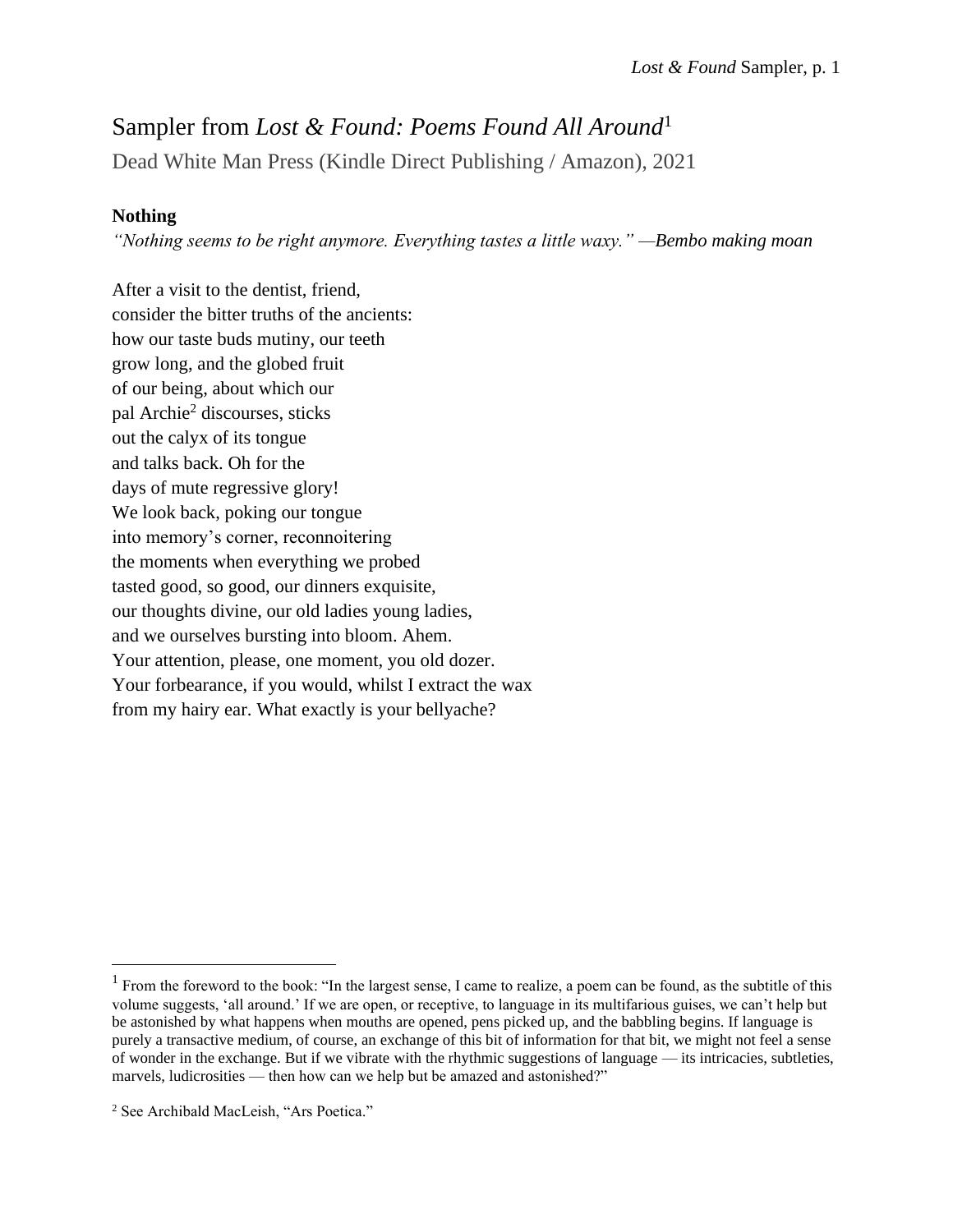#### **Reverie**

*For Jennifer* 

Dawnhead flashes *improbable ground of essence.* Then thunder. Then leap from bed to computer only to find philosophical twaddle: Aristotle and his *to ti en einai (Metaphysics,* VII, 7), that whereby a thing is what it is, fundamental ground of the soul, whatever the soul is and who knows?

Return to bedrock, then, wife's soft round rump rising with her breathing: content, for the time being, all we have: pull duvet up, pat ground of essence softly, softly murmuring *love, love, love.*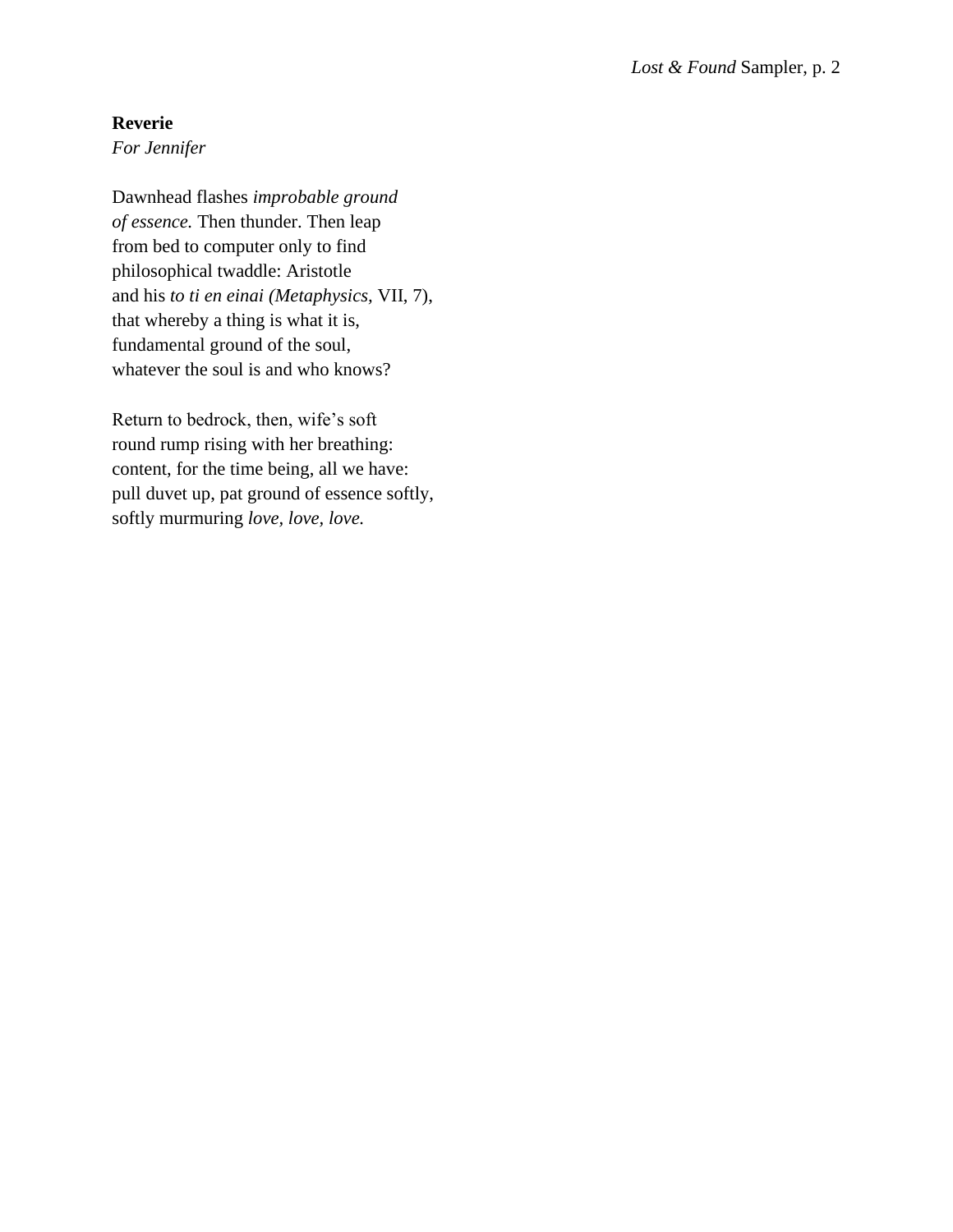#### **Men's Health**

*From the magazine of the same name*

How can I express sufficient gratitude for your March issue, which reveals, once and for all, the answers to the life questions I have been asking, vainly, for years and years: How to Melt My Man Boobs, How to Leave Her Moaning for More, and, best of all, How to Tell the Grim Reaper to Go to Hell. I'm going to Man Up, for sure, Kick Ass When Surrounded by Bullies, Lose 20 Pounds in 4 Short Weeks, and Last Longer in Bed. I might have to give up poetry for a while, but what the hell, isn't poetry for sissies? Thanks for the revelations.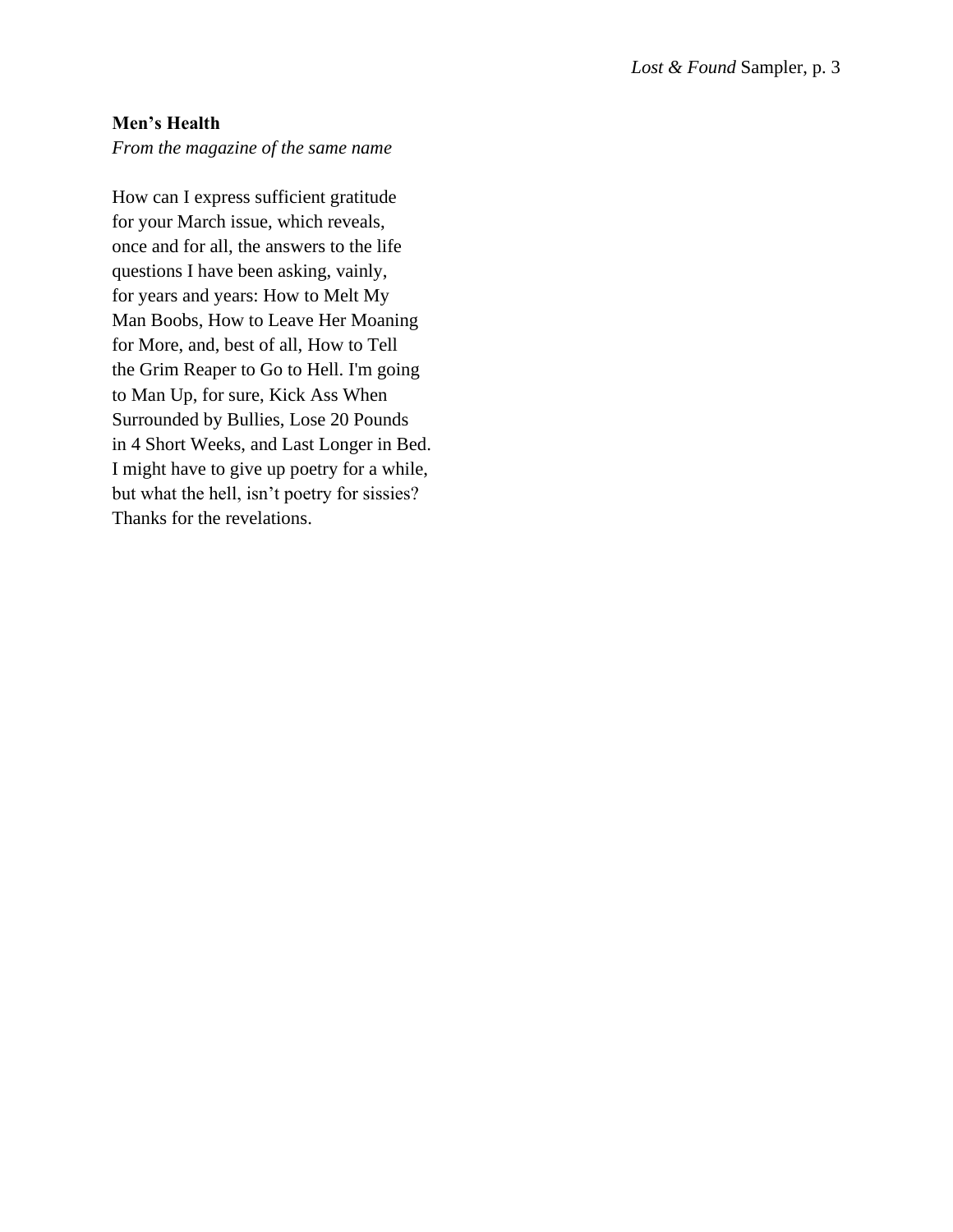# **The Cypriot Way<sup>3</sup>**

*For Shawn & Kerie*

He bade her swim around the black rock thrice, till she was bushed, beached, clasped in his arms, and then proposed: Aphrodite, he said, on his knees, will you marry me? Everything else being as it is, he suggested, it's not really such a bad deal after all. I can cook and I can clean, my queen. The American beauty swooned. He took her in his arms to the bridal suite. His Cypriot friends in the street below raised their wine glasses and shouted huzzah! huzzah! huzzah!

 $3$  Cyprus is the place where Aphrodite rose from the foam. According to legend, swimming around Aphrodite's Rock will assure eternal beauty. My friend and neighbor Shawn Allen had his fiancee Kerie swim around the rock and then proposed to her. Lo and behold, a happy ending with marriage and two beautiful girls.